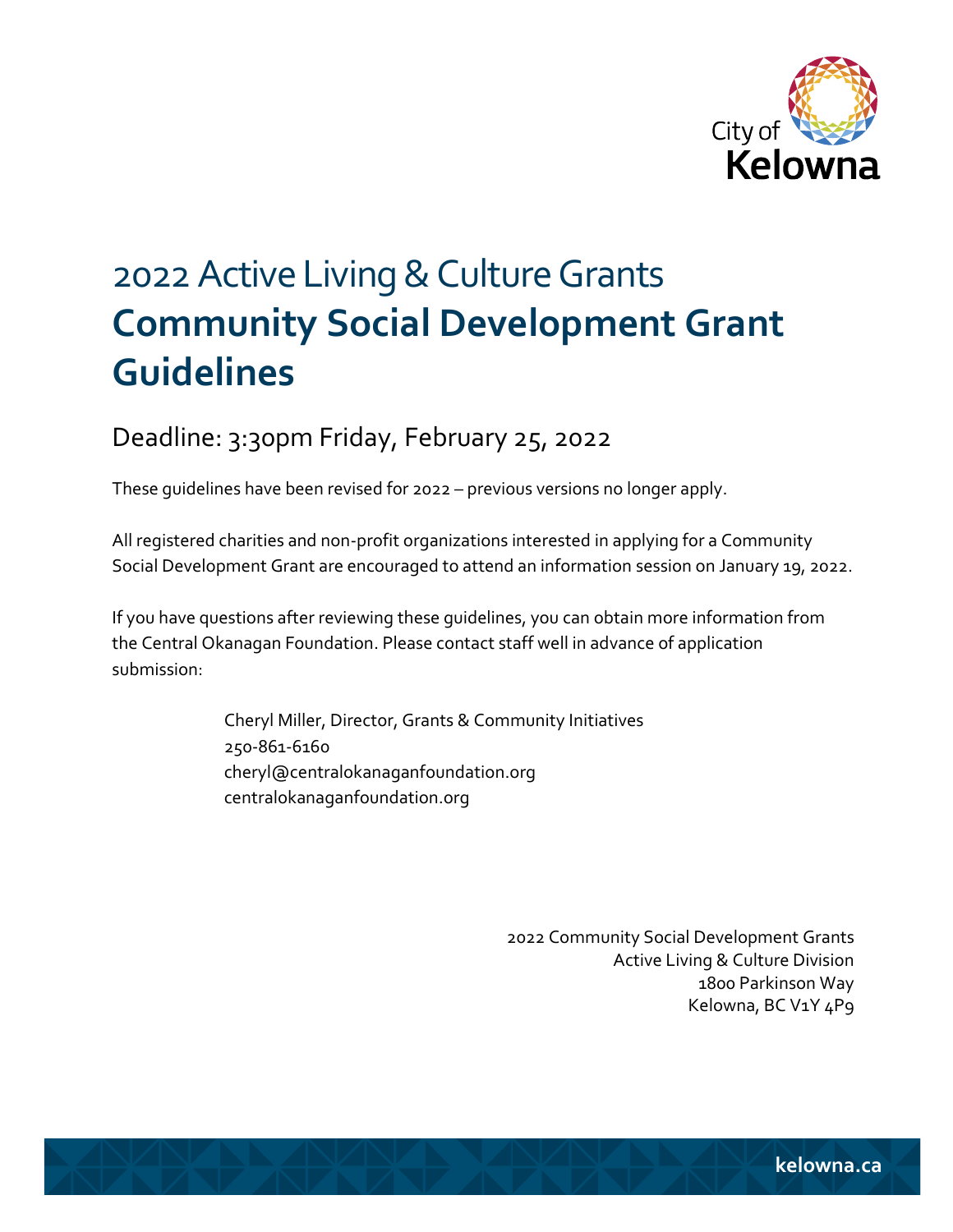# **CITY OF KELOWNA ACTIVE LIVING & CULTURE DIVISION**

#### **CORE PRINCIPLES:**

The City of Kelowna's Active Living & Culture Division administers a number of grant programs and services for the community which:

- encourage active healthy lifestyles
- build strong neighbourhoods
- nurture lifelong participation in sport
- enhance cultural vibrancy
- facilitate development of events
- enhance social sustainability
- support effective management and operation of sport, recreation, and cultural facilities

Organizations seeking funding support from the City of Kelowna through any of the grant programs administered by the Active Living & Culture Division should be aware of and aligned with one or more of these core principles.

#### **VALUES:**

Any organization supported by the City of Kelowna will commit to the following values:

- accessibility, diversity and inclusion: the organization will not unreasonably exclude anyone by reason of religion, ethnicity, gender, age, sexual orientation, language, income
- accountability and fiscal responsibility: using resources effectively and efficiently
- innovation: being leaders in finding new solutions
- optimizing value: generating more value and impact from existing resources
- partnerships and collaboration: working with others to leverage energy, talent and resources

Community Social Development Grants are one of many grant programs provided by the City of Kelowna. Information about other grant opportunities is available on the City's website: [kelowna.ca/grants](http://www.kelowna.ca/grants)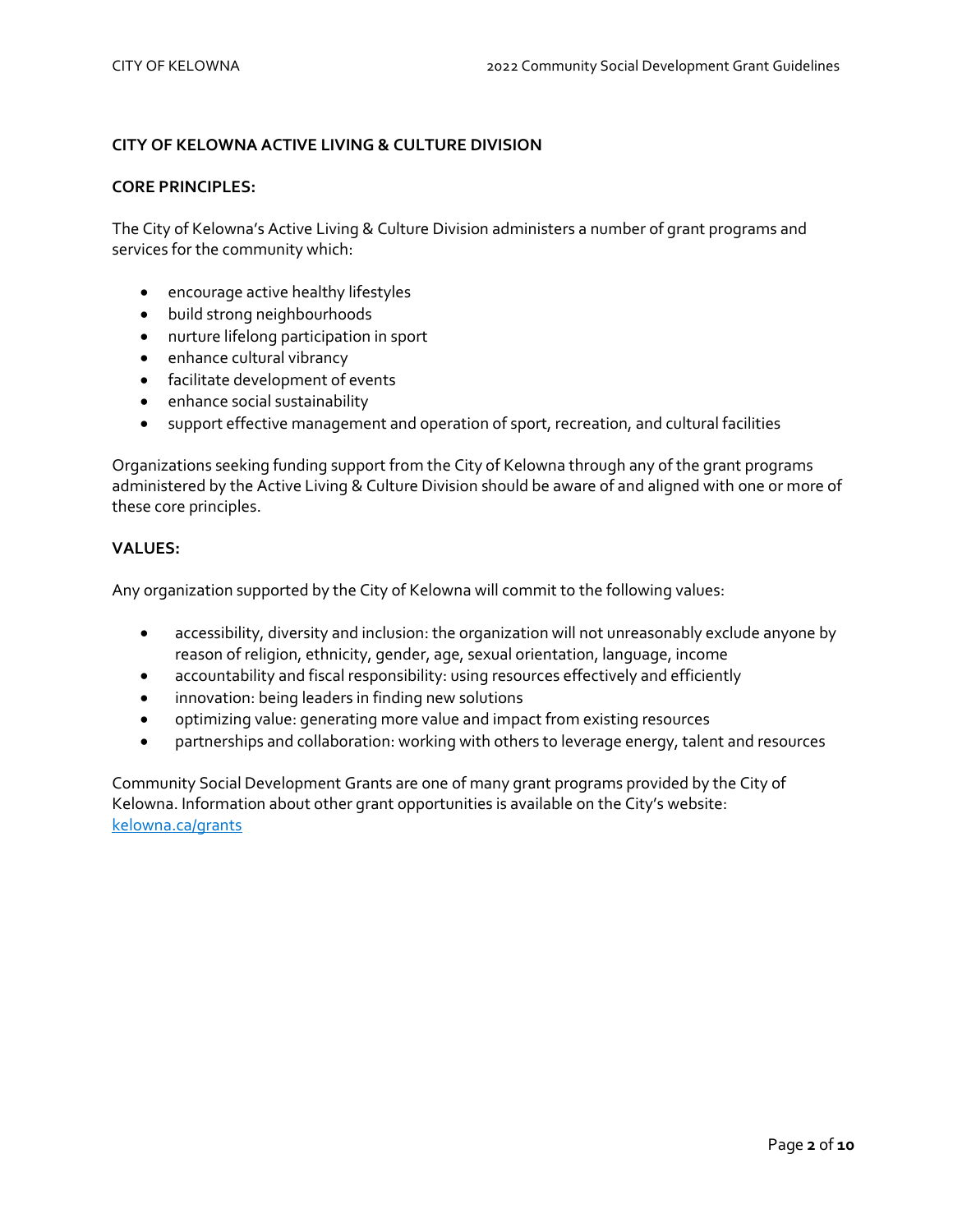#### **1.0 COMMUNITY SOCIAL DEVELOPMENT GRANT PROGRAM OBJECTIVES AND DESCRIPTION**

#### *1.1 Objectives:*

This program aims to provide assistance to community organizations for the purpose of improving the social well-being and resiliency of the community.

Organizations funded through the Community Social Development Grants will focus on an approach that is responsive to social needs, strengthens and stabilizes family and community life and improves peoples' abilities to identify and act on their own social needs.

There are two grant categories within the Community Social Development Grant program. Applicants must indicate which category they are applying for and can only apply for one Community Social Development Grant per year.

#### **1. Operational Grants**

Purpose: To assist eligible organizations with core operating activities and expenses that are used to support the organization's operational sustainability and enable the development and delivery of programs and services in the community.

Funding Levels: A maximum of 25 per cent of the organization's operating budget up to \$25,000

#### **2. Project Grants**

Purpose: To assist eligible organizations to stage special events or to operate short-term programs or projects (less than 12 months in duration). Projects must have clear time frames, not require permanent staff and be projects which would not normally have been undertaken without this additional resource. Funding Levels: A maximum of 50 per cent of the costs of the project up to \$25,000.

The balance of the funds required shall be provided by the applicant or from other public or private resources.

Grant proposals that offer services or programs that cross municipal boundaries will be considered; however, grant funds may only be used for those portions of the program that are delivered within the boundaries of the city of Kelowna for the benefit of Kelowna residents.

The Community Social Development Grant program is not to be an ongoing source of support.

Organizations must have submitted the Final Report as a pre-condition for future eligibility.

### *1.2 Organization profile:*

Organizations participating in this program are Kelowna-based, established, non-profit social service organizations which have a mission to generate, promote or accelerate socially beneficial services or programs in the City of Kelowna.

They have been incorporated and actively providing the majority of their public programs and services in Kelowna for at least two years prior to the application deadline.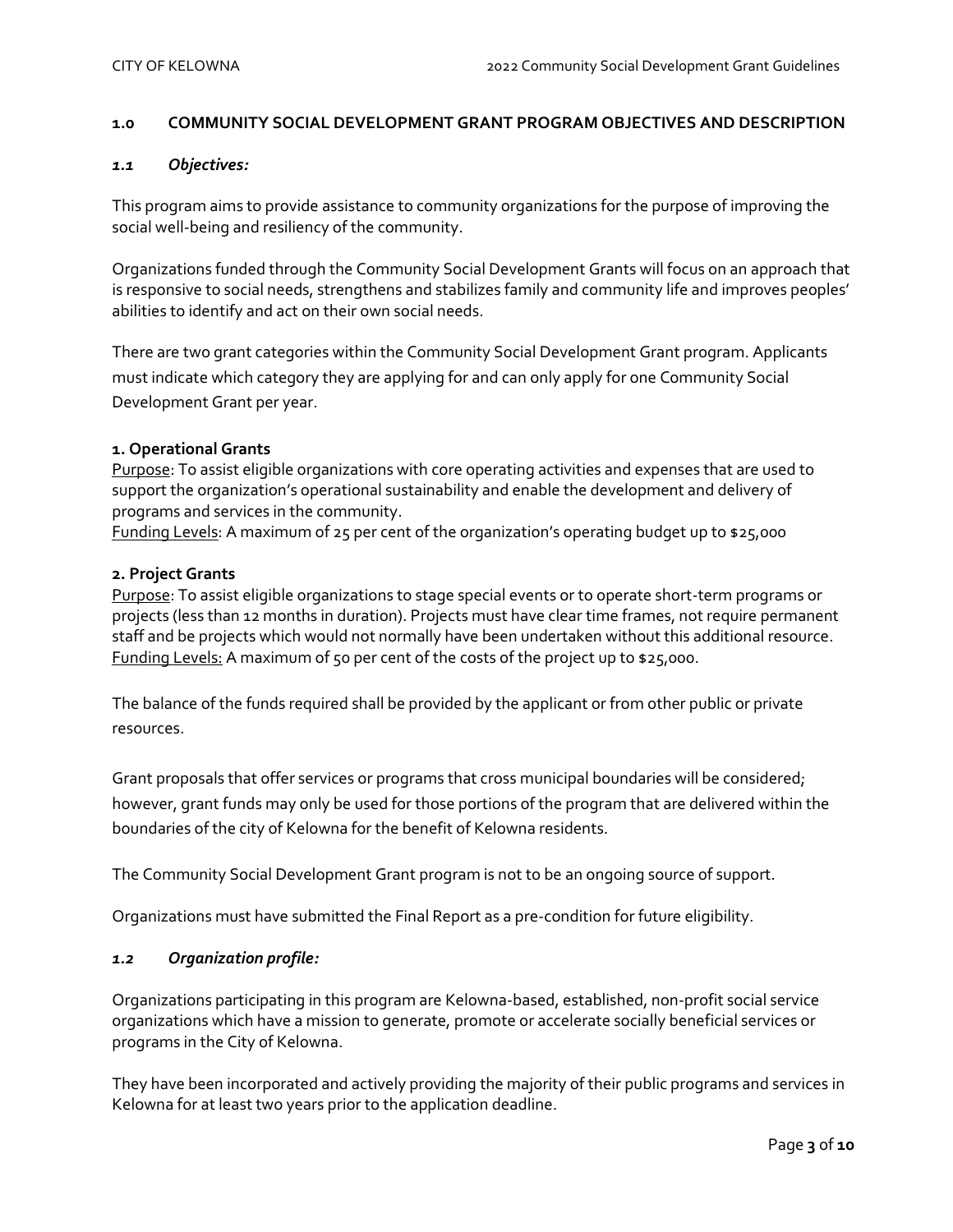They demonstrate an inclusive, diverse and welcoming approach in their operations and activities.

This program welcomes submissions from organizations serving under-represented groups of all backgrounds including, but not limited to, Indigenous, Black and racialized persons; refugee, newcomer and immigrant persons; two-spirit, LGBTQ+ and gender non-binary persons, persons with DiverseAbilities and those on low-incomes or living in poverty, and those experiencing homelessness.

# *1.3 Eligibility:*

To participate in this program, the organization must:

- be a registered non-profit society or a registered charity with the Canada Revenue Agency (CRA) and be registered for at least two years at the time of the application submission
- be physically located, have an active presence and have the majority of its programs and services delivered within the city of Kelowna for at least two years at the time of the application submission
- have a social service mandate and profile which is consistent with these guidelines
- have fulfilled all reporting requirements for any previous grants or funding support from the City of Kelowna
- have a Board of Directors composed of volunteers and representative of its mission and audience. Directors must:
	- $\circ$  Meet the minimum statutory requirements imposed by the relevant incorporation statute (i.e. *BC Societies Act*); and
	- o Not be remunerated for their services as Director (except for reimbursement of reasonable expenses) nor hold concurrent staff positions.

#### *1.4 Ineligible organizations are:*

- organizations whose mandates, operations and activities are not consistent with the program objectives, description and/or eligibility requirements
- organizations which have outstanding indebtedness to the City of Kelowna, or which have not fulfilled reporting requirements for any previous grants from the City of Kelowna
- unincorporated committees, groups, collectives or individuals

#### *1.5 Eligible activities and expenses:*

**a) Operational grants:** Office supplies, administrative and facility costs, minor capital costs (e.g. office equipment), advertising, training, technical/material assistance, and similar items necessary to deliver existing programs.

**b) Project Grants:** To cover costs of hosting and promoting special events (facility rental, guest speakers, food, advertising, promotional items, etc.); administrative and delivery costs for shortterm programs/projects (supplies and materials, facility rental, etc.); minor capital costs (e.g. office equipment) and non-permanent staffing.

#### *1.6 Ineligible activities and expenses are:*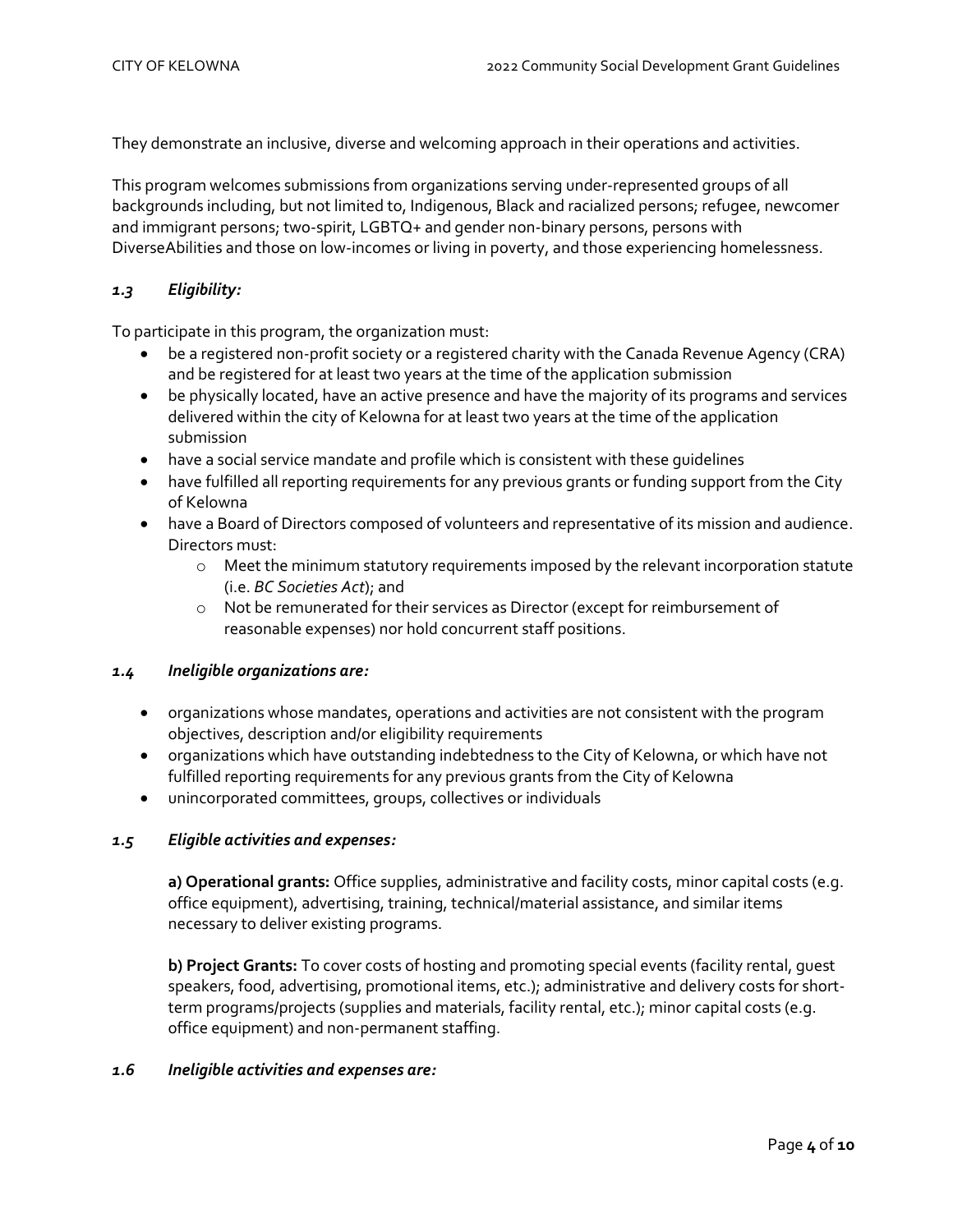- trade shows or commercial/business activity
- fundraising activities
- programs primarily providing for recreation or leisure time pursuits
- projects which already receive financial or in-kind support (including site provision) from other City of Kelowna sources
- retroactive funding for initiatives which have already occurred
- deficit reduction
- bursaries or scholarships
- activities focused on politics, education, religion, or advocacy
- programs which offer direct financial assistance to individuals or families
- programs which duplicate services that fall within the mandate of a senior government agency
- major building or other major capital projects (limited capital costs are eligible)

#### **2.0 APPLICATION PROCESS**

Organizations considering submission of an application are encouraged to do the following:

- Review these guidelines
- Attend information session on January 19, 2022
- Contact Central Okanagan Foundation staff to discuss the proposal so that support and advice can be provided, if required.

By the deadline of February 25, 2022; 3:30 pm applicants are required to email an electronic copy the application form (including signatures), and required support materials, to: [abbie@centralokanaganfoundation.org.](mailto:abbie@centralokanaganfoundation.org) **Applicants are not required to submit hard copies for the 2022 intake.**

Submission of an application does not guarantee funding. Obtaining a grant is a competitive process and demand often exceeds available resources.

# **3.0 ASSESSMENT CRITERIA**

The criteria listed below and in Schedule 1 represent 'good' practices for program development and delivery. Assessment will be based on the degree to which organizations meet the criteria, based on the information they provide.

All organizations and projects are unique; there is no expectation that an organization must be demonstrating exceptional performance in all areas in order to receive funding support. However, the assessment criteria provides an objective framework within which the project's feasibility and impact can be considered and form the basis for constructive feedback to the organization.

- 1. Inform and respond to one of the Resiliency Priority Areas, as outlined on pages 6/7.
- 2. Demonstrate an innovative or unique approach to addressing social well-being
- 3. Respond to dynamic community needs that are clearly identified based on local research and effective planning as the basis for the services provided
- 4. Demonstrate collaboration with other service providers and key stakeholders in the community.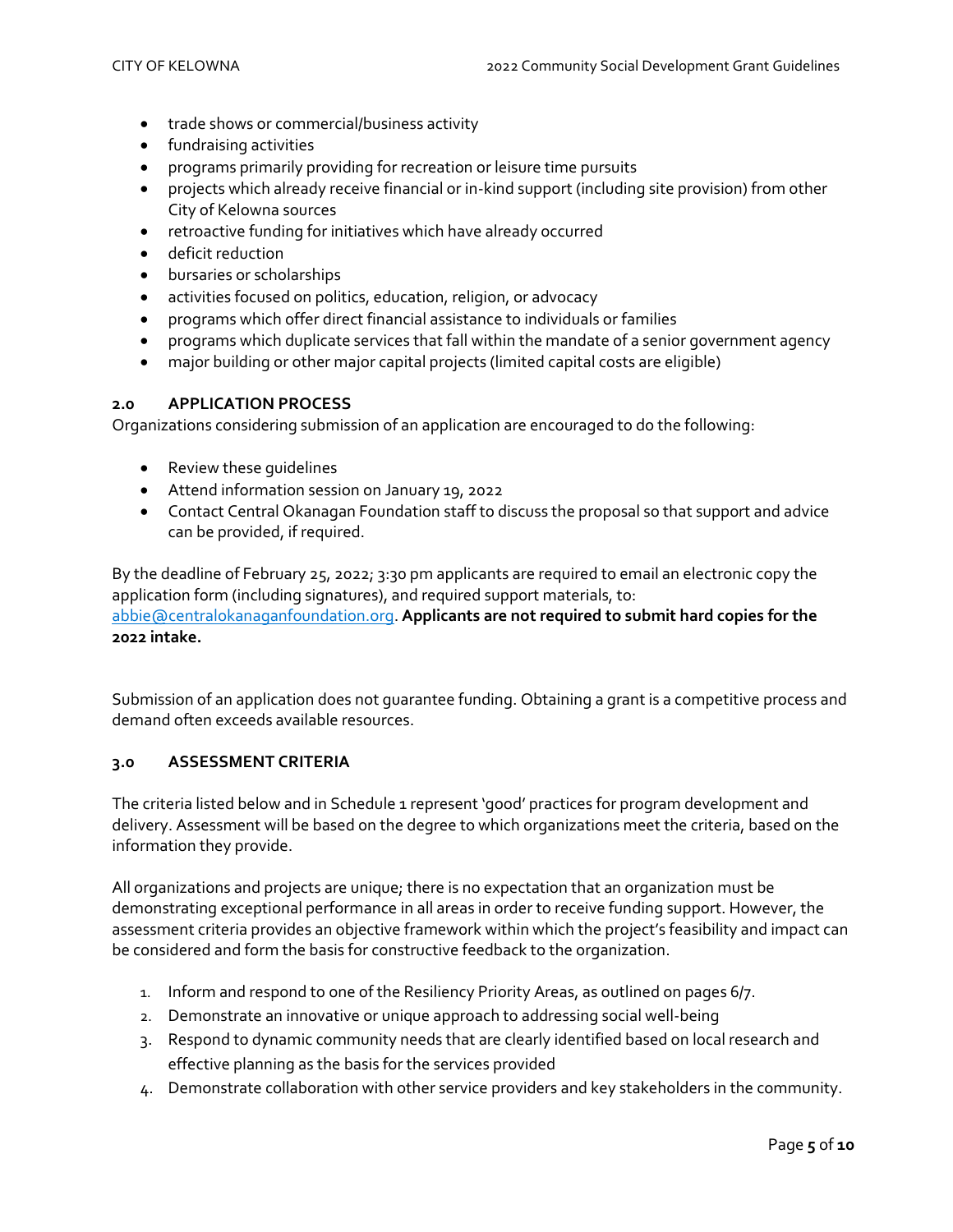- 5. Promotion and demonstration of mobilizing volunteerism
- 6. Evidence of community support
- 7. Clear information on their operations and planning, demonstrating transparency
- 8. Clearly defined performance targets and timelines
- 9. Demonstrated need for funding
- 10. A clear plan for future funding from other sources
- 11. Quality of management, including the satisfactory administration of any previous City of Kelowna grant

#### **Resiliency Priority Areas**

Social Development Grants are investments that contribute to a healthy city for all. They support nonprofit community-based programs that facilitate the social, physical, spiritual, mental and emotional well-being of people. Applications which address one of the following Resiliency Priority Areas will be given a higher priority for funding:

#### 1. Inclusion & Social Connections

- Create a culture of inclusivity and increase opportunities for social connections and support, particularly for residents who are isolated or who are experiencing social, physical and/or economic disadvantages. Applications will use one or more of the following approaches:
	- **a)** Identify and remove barriers and/or provide supplemental supports to reduce the effects of disadvantage to ensure equal access to services and opportunities.
	- **b)** Provide systemic or individual advocacy aimed at accessing and securing services and protecting rights.
	- **c)** Community development which empowers and involves populations experiencing marginalization in solving social problems, bringing about positive social change and extending participatory democracy.

#### 2. Housing & Homelessness

- Build community and/or organizational capacity to prevent homelessness, provide housing support and increase community connections. Applications will use one or more of the following approaches:
	- **a)** Support people who are at-risk of housing loss to retain their current adequate housing and/or to find and/or establish more adequate housing without experiencing homelessness.
	- **b)** Increase access to high quality, accessible programs and initiatives designed to support housing stability.
	- **c)** Support people to connect and participate in community life as fully as desired.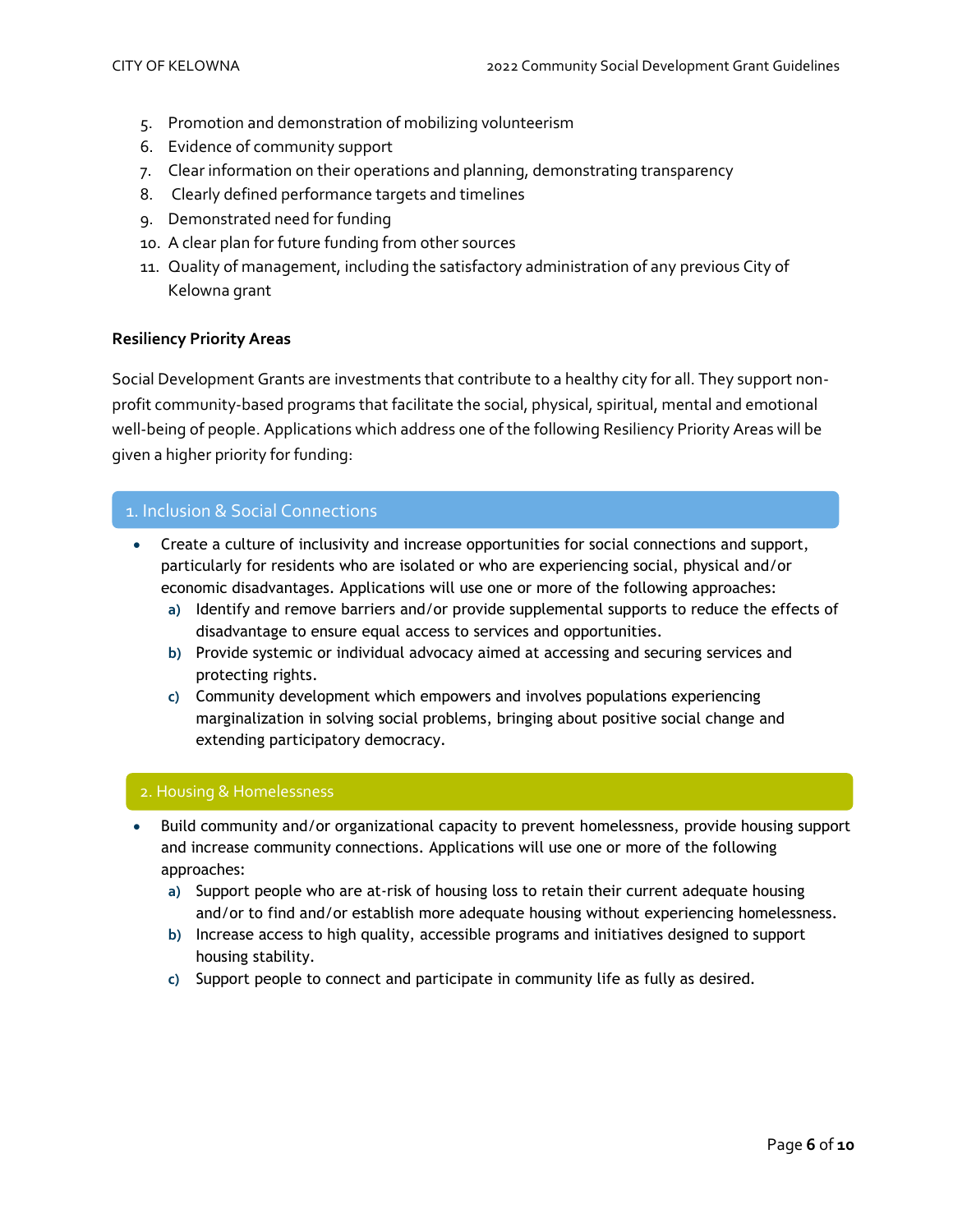# 3. Truth & Reconciliation

- Implement actions to advance truth and reconciliation and to redress the effects of colonialism and the legacy of residential schools. Applications will use one or more of the following approaches:
	- **a)** Contribute to public awareness and education regarding reconciliation, including the ongoing legacy of Canada's colonial history.
	- **b)** Address prejudice, violence and discrimination, including systemic discrimination, against Indigenous peoples.
	- **c)** Increase cultural safety, including trauma- and resilience-informed practices.
	- **d)** Involve Indigenous peoples in the design, development and delivery of initiatives to identify and remove barriers and/or to promote social well-being.

# 4. Equity & Diversity

- Promote equity and diversity by addressing the needs and issues of underrepresented and marginalized communities, including Indigenous, visible minority, immigrant and refugee communities; members of the LGBTQ2S+ community; people with disabilities; and women. Applications will use one or more of the following approaches:
	- **a)** Implement new and innovative approaches to identify and remove the barriers caused by racism and discrimination.
	- **b)** Increase equity of access to resources and supports among people and communities most impacted by racism and discrimination.
	- **c)** Build community capacity through cross-community collaboration and/or participation of visible minority, immigrant and refugee people in leadership and decision making.

Detailed assessment criteria are listed in Schedule 1 of these Guidelines.

#### **4.0 ASSESSMENT OF APPLICATIONS**

#### *4.1 Committee Review:*

Applications in this program are adjudicated by a Community Social Development Grant Committee of professional qualified peer and community representatives. Adjudication by committee members is independent and at arm's length from the City of Kelowna.

#### *4.2 Interview:*

Following completion of the committee review, applicants may be contacted to discuss the evaluation, build understanding about how the organization will address any concerns arising, and engage in a broader dialogue about the organization.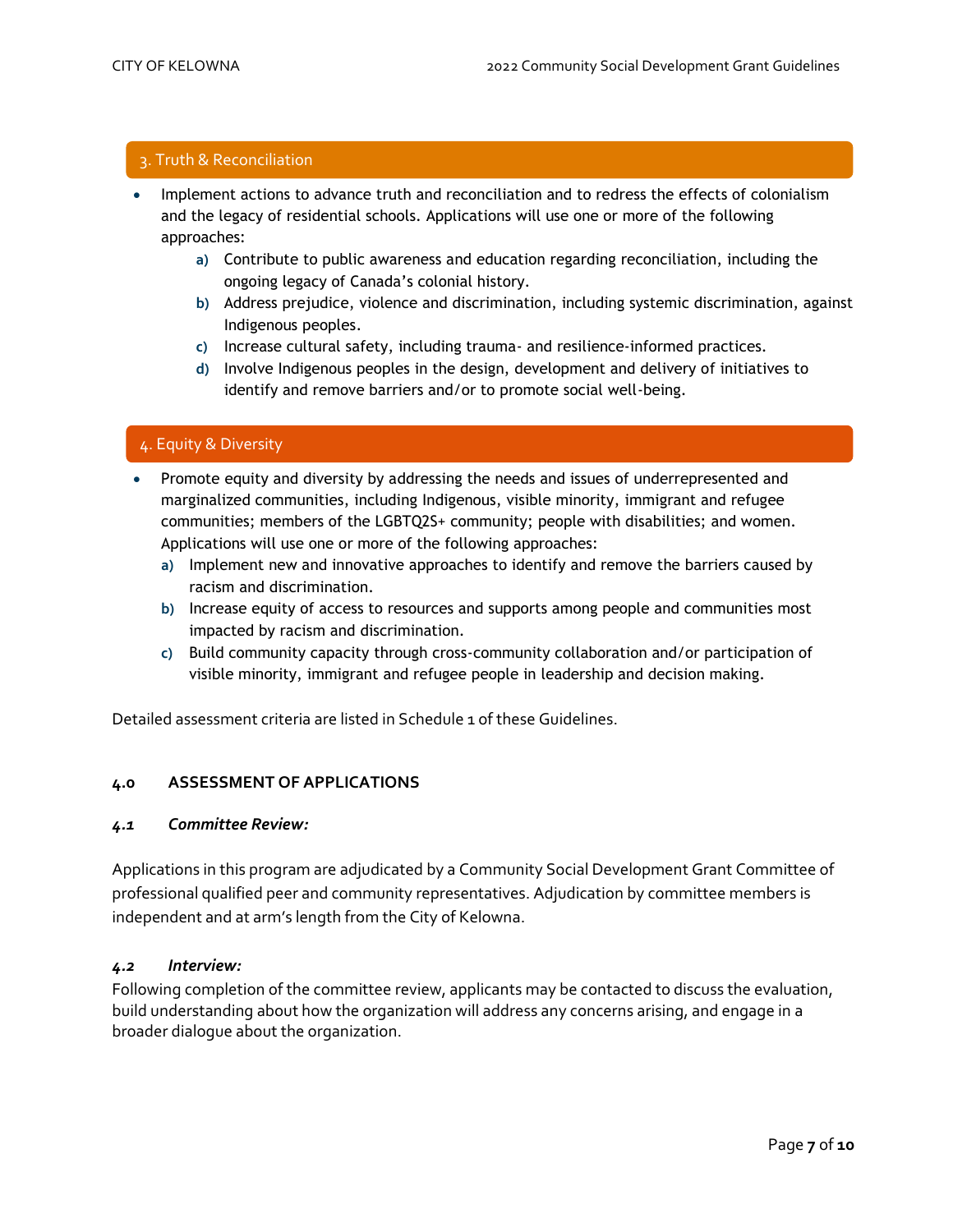## *4.3 Notification and Distribution:*

Applicants will receive notification of evaluation of results by mid-April 2022.

All organizations approved for funding under the Community Social Development Grants program will be required to sign and adhere to the City of Kelowna's Letter of Agreement for Funding and have liability insurance in place, as outlined on the City's Certificate of Insurance.

Funding will commence once the Letter of Agreement and Certificate of Insurance has been received, is deemed satisfactory to the Funding Agency and signed by the Funding Agency or a qualified designate of the Funding Agency.

A 30-day period will be given for applicants to claim their grants following written confirmation of the grant to the applicant. Any unclaimed funds will be returned to the Social Development Grant Reserve.

# *4.4 Request for Clarification/Request for Reconsideration:*

Applicants who do not agree with a funding notification may request further clarification from Central Okanagan Foundation staff; however, the decisions of the Grant Committee are final.

#### *4.5 Final Report:*

Successful applicants must provide a Final Report to the Central Okanagan Foundation which includes the following information:

- how the agreed upon measurable performance targets were met; provide statistics and supplementary data as they relate to goals, objectives and outcomes;
- a summary of the relationships between needs and services and cost sharing with other levels of government and,
- an updated budget for the grant funds showing all revenue and expenses related to the grant funds and details on how the grant funds were dispersed. The budget must be certified correct by two of the Directors of the Agency.

Receipt of a completed report is a pre-condition for future eligibility in any City of Kelowna grant program. Final Reports may also be considered as part of the assessment of any future applications by the organization.

Final Reports for 2022 Community Social Development Grants must be submitted within 30 days of the end of the grant term.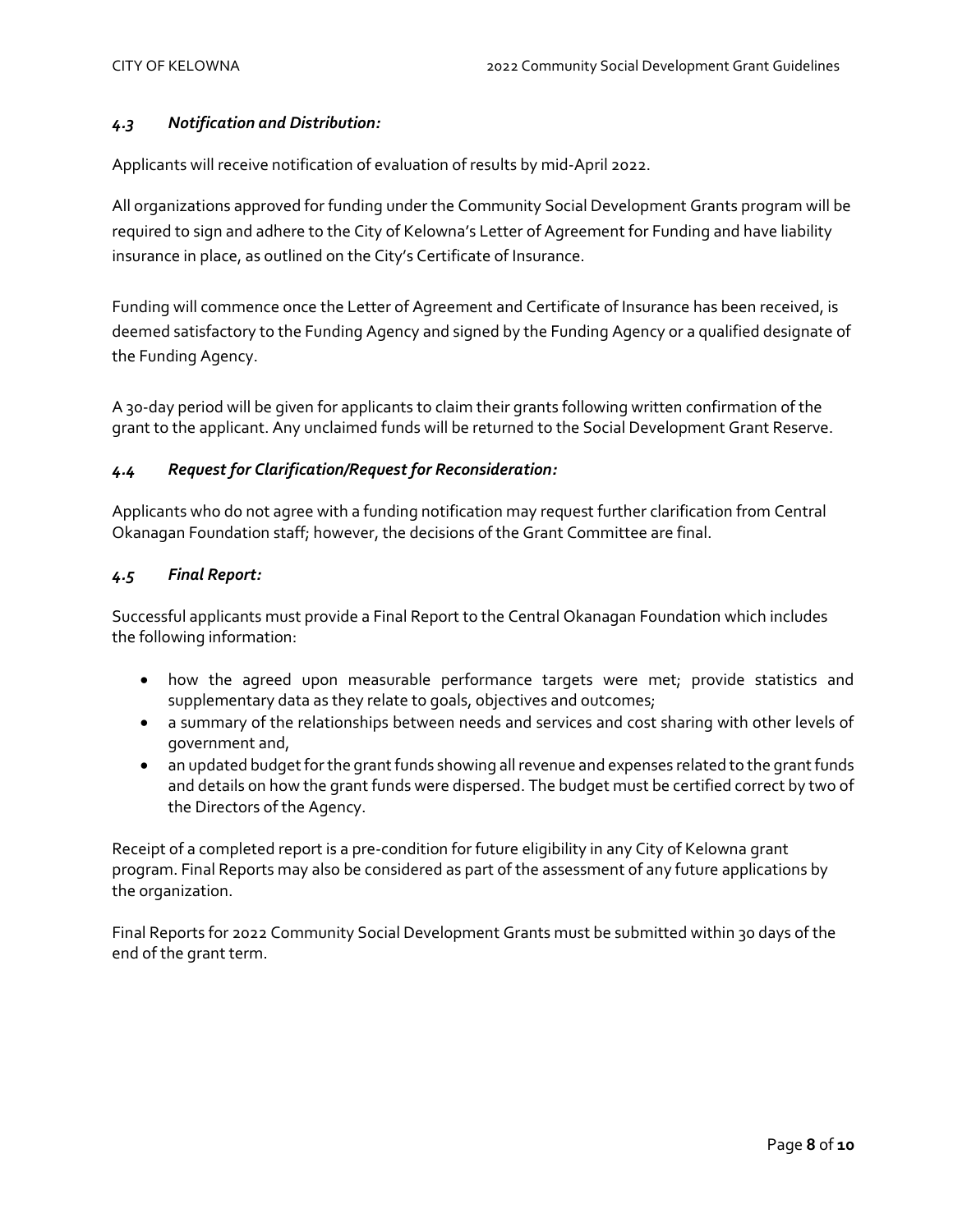#### **5.0 TIMELINE**

A typical timeline appears in the table below. The timeline is subject to change.

| <b>Deadline</b> | Committee<br><b>Review</b> | <b>Notification</b> | <b>Distribution</b> | <b>Final Report</b> |
|-----------------|----------------------------|---------------------|---------------------|---------------------|
| . February 25,  | April 8,2022               | Mid-April 2022      | Within 30 days of   | Within 30 days of   |
| 2022            |                            |                     | written             | the end of the      |
|                 |                            |                     | notification        | grant term          |

#### **6.0 CONDITIONS OF FUNDING**

In addition to any specific terms and conditions which may arise from the committee review, the conditions below will apply to any organization receiving funding from this program:

- Grant funds must be applied to current expenses and must not be used to reduce or eliminate accumulated deficits or to retroactively fund activities
- The organization will make every effort to secure funding from other sources as indicated in its application
- The organization will maintain proper records and accounts of all revenues and expenditures relating to its activities and, upon the city's request, will make all records and accounts available for inspection by the city or its auditors
- If there are any changes in the organization's activities as presented in its application, the Central Okanagan Foundation must be notified in writing immediately and must provide approval for such changes
- In the event that the grant funds are not used for the organization's activities as described in the application, they are to be repaid to the city in full. If the activities are completed without requiring the full use of the city funds, the remaining city funds are also to be returned to the city
- Receipt of a grant does not guarantee funding in the future

# **7.0 CONFIDENTIALITY**

All documents submitted by applicants to the city become the property of the city. The city will make every effort to maintain the confidentiality of each application and the information contained therein except to the extent necessary to communicate information to staff and assessors for the purposes of evaluation, administration, and analysis. General information about the project, including the funded amount and the organization being funded under the program may also be released. The city will not release any additional information to the public except as required under the Province of British Columbia *Freedom of Information and Protection of Privacy Act* or other legal disclosure process.